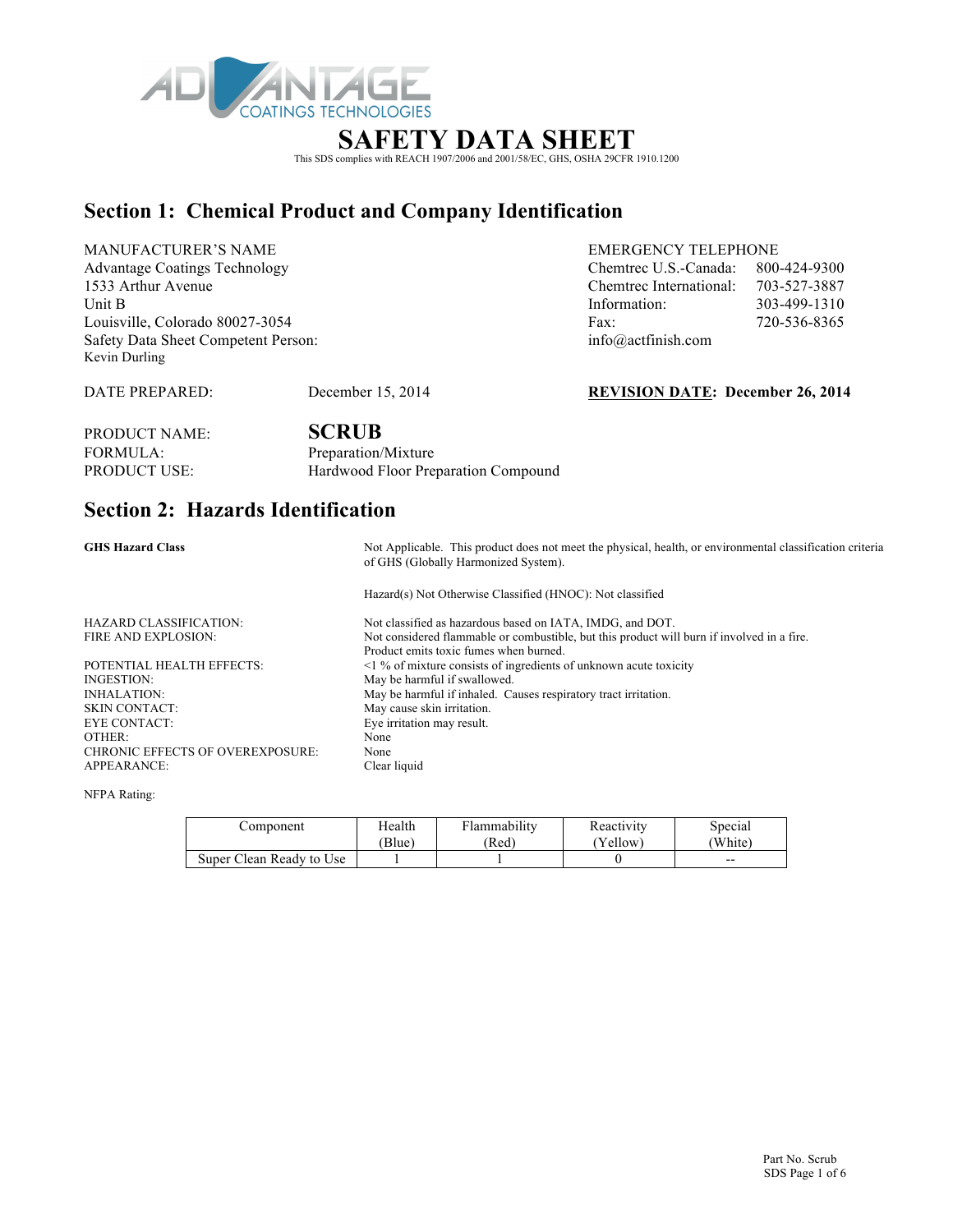

### **Section 3: Composition, Information on Ingredients**

| <b>PRODUCT</b>     | APPRX         | <b>ACGIH</b>                        | OSHA                         | NIOSH                            | <b>CAS</b> | <b>EINECS/</b> | <b>DANGER</b> | <b>RISK</b>   | DSL           |
|--------------------|---------------|-------------------------------------|------------------------------|----------------------------------|------------|----------------|---------------|---------------|---------------|
| <b>COMPOSITION</b> | $\frac{9}{6}$ | TLV                                 | PEL                          | REL                              | NO.        | <b>ELINCS</b>  | <b>SYMBOL</b> | <b>PHRASE</b> | <b>CANADA</b> |
| P-series glycol    | $\leq$ 15     | 100 ppm<br>$150$ ppm<br><b>STEL</b> | $100$ ppm<br>150 ppm<br>STEL | $100$ ppm<br>600<br>mg/m<br>skin | 34590-94-8 | Y/N            | $- - - - -$   | $- - - - -$   |               |

Trade Secret (TS) Some items on this MSDS may be designated as trade secrets. Bonafide requests for disclosure of trade secret information to medical personnel must be made in accordance with the provisions contained in 29 CFR 1910.1200 I 1-13. The full text for all R-Phrases is shown in Section 16.

### **Section 4: First Aid Measures**

| INHALATION:          | Remove to fresh air. If not breathing, provide CPR (cardio pulmonary                |
|----------------------|-------------------------------------------------------------------------------------|
|                      | resuscitation). Get immediate medical attention.                                    |
| <b>SKIN CONTACT:</b> | Immediately flush skin with plenty of soap and water for at least 15 minutes.       |
|                      | Remove contaminated clothing.                                                       |
| EYE CONTACT:         | Immediately flush eyes with plenty of water for at least 15 minutes. Get immediate  |
|                      | medical attention.                                                                  |
| INGESTION:           | If swallowed do not induce vomiting, give large quantities of water to drink. Never |
|                      | give anything to an unconscious person. Get immediate medical attention.            |

### **Section 5: Fire-fighting Measures**

| <b>FLASH POINT:</b>                 | None                                         |
|-------------------------------------|----------------------------------------------|
| FLAMMABLE LIMITS IN AIR (% by vol): | Not measured                                 |
| EXTINGUISHING MEDIA:                | Foam, Dry Chemical Powder, or Carbon Dioxide |
| SPECIAL FIREFIGHTING PROCEDURES:    | None                                         |
| UNUSUAL FIRE AND EXPLOSION HAZARDS: | Emits toxic fumes under fire conditions.     |

### **Section 6: Accidental Release Measures**

ACTION TO BE TAKEN IF MATERIAL IS RELEASED OR SPILLED:

Wear proper protective equipment as specified in Section 8: Exposure Controls/Personal Protection Warn other workers of spill and contain spill. Recover spill by using absorbent and sweeping up waste material. In case of large spills, dike the spill, if possible. Call emergency services. Place material into a chemical waste container. Eliminate all sources of ignition and ventilate area. Prevent spills or contaminated rinse water from entering sewers or watercourses.

DISPOSAL METHOD: disposal should be made in accordance with federal, state, and local regulations. Incineration is recommended.

### **Section 7: Handling and Storage**

PRECAUTIONS TO BE TAKEN IN HANDLING AND STORAGE: Store upright in a cool place below 10-25 °C (50-80 °F). Avoid high temperatures and freezing Keep container closed when not in use. Keep away from heat and flame. Wear proper protective equipment and avoid contact with skin, eyes, or clothing. Wash hands after handling this material. Follow all applicable local regulations for handling and storage. Utilize chemical segregation.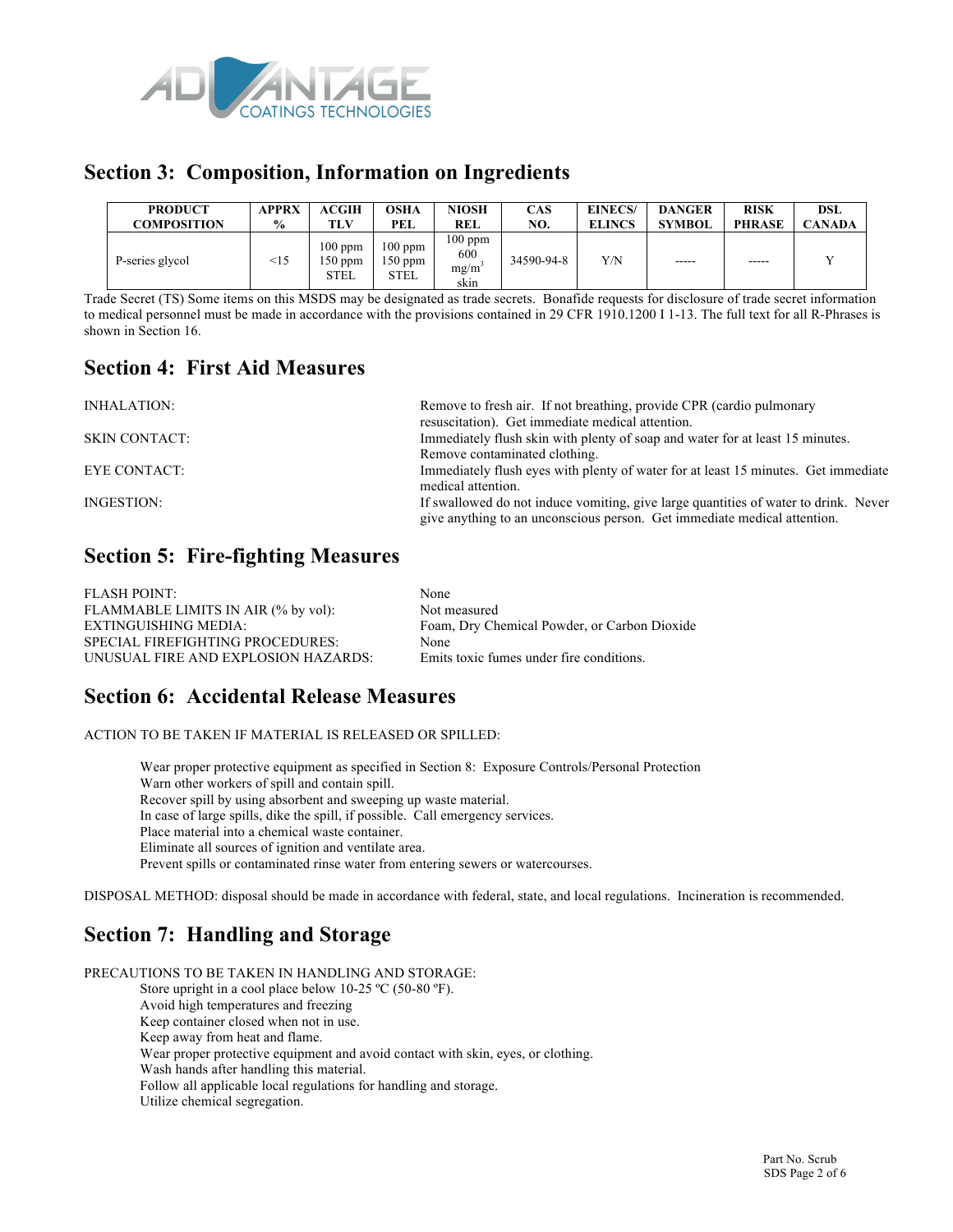

#### INFORMATION ON EMPTIED CONTAINER

Dispose of this container according to local, state, and federal laws in your country. Do not reuse this container. This container may be hazardous when emptied.

SPECIFIC USES:

This product is a hardwood floor finish.

### **Section 8: Exposure Controls/Personal Protection**

| <b>VENTILATION:</b>            | Always provide good general, mechanical room ventilation where this<br>chemical/material is used.                                                               |
|--------------------------------|-----------------------------------------------------------------------------------------------------------------------------------------------------------------|
| SPECIAL VENTILATION CONTROLS:  | Use this material inside totally enclosed equipment, or use it with local exhaust<br>ventilation at points where vapors can be released into the workspace air. |
| <b>RESPIRATORY PROTECTION:</b> | Follow the OSHA respirator regulations found in 29 CFR 1910.134 or the CEN                                                                                      |
|                                | European Standards (EU). Use a NIOSH/MSHA or European Standard (EN)                                                                                             |
|                                | approved respirator if exposure limits are exceeded or if irritation or other                                                                                   |
|                                | symptoms are experienced.                                                                                                                                       |
| <b>PROTECTIVE GLOVES:</b>      | Neoprene, butyl, or nitrile rubber gloves are recommended.                                                                                                      |
| <b>EYE PROTECTION:</b>         | Recommend eye protection using safety glasses or goggles.                                                                                                       |
| <b>SKIN PROTECTION:</b>        | Suitable protective clothing to prevent skin contact                                                                                                            |
| <b>WORK/HYGIENE PRACTICES:</b> | Avoid breathing vapor. Avoid contact with eyes. Wash hands after handling.                                                                                      |
| <b>EXPOSURE LIMITS</b>         | Reference Section 2                                                                                                                                             |
| <b>OTHER EQUIPMENT:</b>        | Make safety shower, eyewash stations, and hand washing equipment available in<br>the work area.                                                                 |

### **Section 9: Physical and Chemical Properties**

| APPEARANCE - COLOR: | Clear, water like |
|---------------------|-------------------|
| PHYSICAL STATE:     | Liquid            |
| ODOR:               | Citrus odor       |

| <b>PRODUCT CRITERIA</b>                      |                            |
|----------------------------------------------|----------------------------|
| ODOR THRESHOLD                               | No data                    |
| PH                                           | No data                    |
| <b>FLASH POINT:</b>                          | No data                    |
| LOWER EXPLOSIVE LIMIT; UPPER EXPLOSIVE LIMIT | No data                    |
| FLAMMABILITY (Solid, gas)                    | Not flammable              |
| <b>EXPLOSIVE PROPERTIES</b>                  | Not applicable for product |
| <b>OXIDIZING PROPERTIES</b>                  | No data                    |
| SPECIFIC GRAVITY (@25 °C):                   | No data                    |
| <b>EVAPORATION RATE:</b>                     | Less than n-butyl acetate  |
| % VOLATILE by Weight                         | No data                    |
| PARTITION COEFFICIENT                        | Not applicable for product |
| <b>AUTO IGNITION TEMPERATURE</b>             | Not applicable for product |
| DECOMPOSITION TEMPERATURE                    | Not applicable for product |
| <b>BOILING POINT:</b>                        | Not applicable for product |
| <b>MELTING POINT:</b>                        | No data                    |
| <b>VAPOR PRESSURE</b>                        | Not applicable for product |
| VAPOR DENSITY $(AIR = 1)$                    | No data                    |
| <b>SOLUBILITY IN WATER:</b>                  | Miscible                   |
| WATER SOLUBILITY IN THE SOLVENT              | Miscible                   |
| <b>FREEZING POINT:</b>                       | Not applicable for product |
| <b>VISCOSITY</b>                             | No data                    |
| <b>VOC CONTENT</b>                           | $22.5$ g/l                 |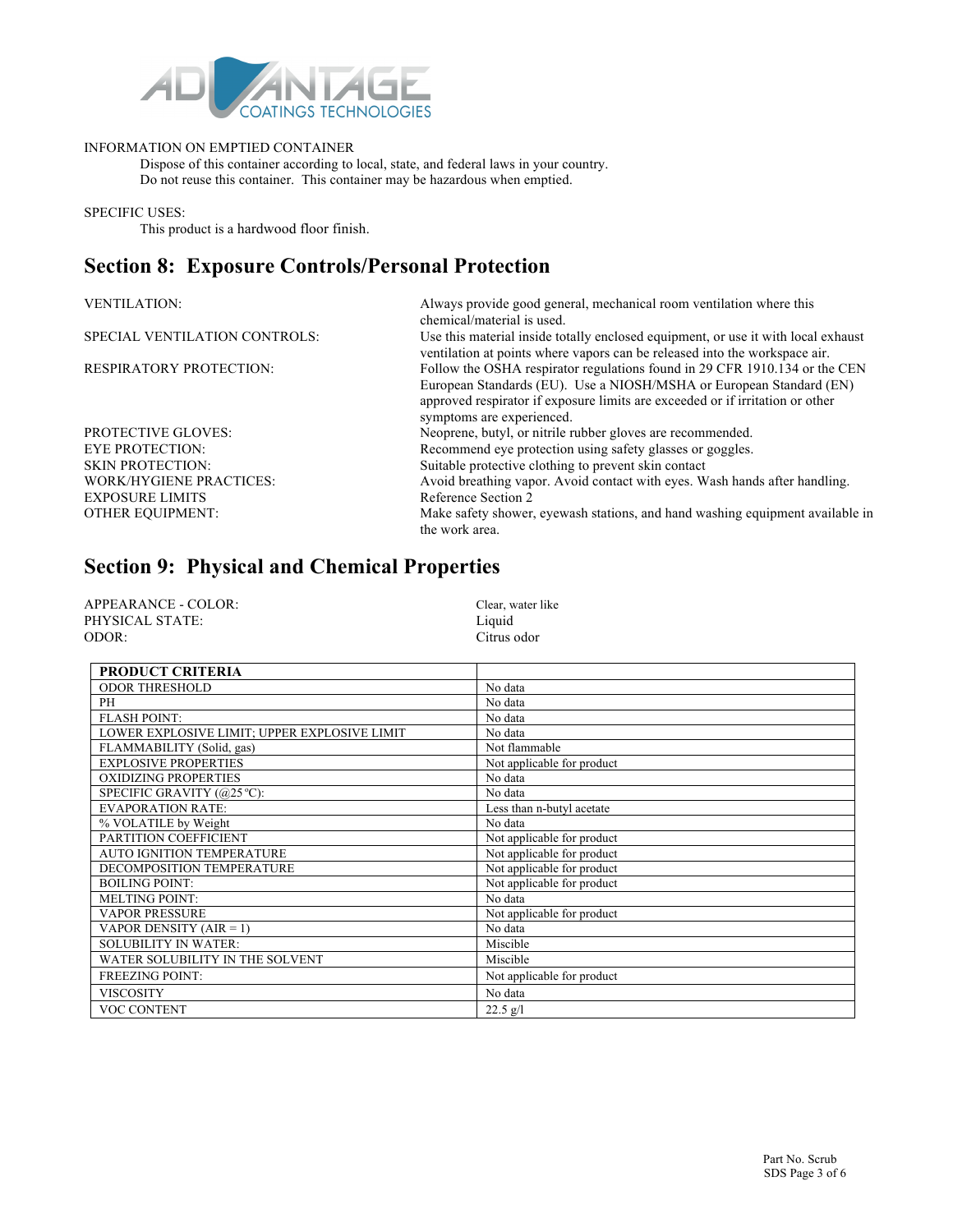

### **Section 10: Stability and Reactivity**

STABILITY:<br>
Stable under normal conditions.<br>
Avoid heat. Closed containers normal conditions.<br>
Avoid heat. Closed containers n

HAZARDOUS POLYMERIZATION: Will not occur

#### **Section 11: Toxicological Information**

**There is no toxicological information available for the product mixture.**

| GHS Required Criteria             | <b>Toxicity Criteria</b> | <b>Toxicity Information</b>  | Comments    | <b>Chemical Constituent</b>         |
|-----------------------------------|--------------------------|------------------------------|-------------|-------------------------------------|
| <b>Acute Toxicity</b>             | LD50 Dermal Rabbit       | $9510$ mg/kg                 |             | P series glycol ethers              |
|                                   | LC50 Inhalation Rat      | 552 ppm                      | 7 hours     | P series glycol ethers              |
|                                   | LD50 Oral Rat            | $2504$ mg/kg                 |             | P series glycol ethers              |
|                                   | LD50 Dermal Rabbit       | $3550$ mg/kg                 |             | $\overline{P}$ series glycol ethers |
| <b>Skin Corrosion/Irritation</b>  |                          | No information is available. |             |                                     |
| Serious Eye Damage /              |                          | No information is available. |             |                                     |
| Eye Irritation                    |                          |                              |             |                                     |
| Respiratory or Skin Sensitization |                          | No information is available. |             |                                     |
| Germ Cell Mutagenicity            |                          | No information is available. |             |                                     |
| Carcinogenicity                   |                          | Not listed                   | <b>NTP</b>  |                                     |
|                                   |                          | Not listed                   | <b>IARC</b> |                                     |
|                                   |                          | Not listed                   | <b>OSHA</b> |                                     |
| Reproductive Toxicity             |                          | No information is available. |             |                                     |
| STOST -- Single Exposure          |                          | No information is available. |             |                                     |
|                                   | Inhalation:              | May cause respiratory        |             | P series glycol ethers              |
|                                   |                          | irritation                   |             |                                     |
| STOST - Repeated Exposure         |                          | No information is available. |             |                                     |
| Aspiration Hazard                 |                          | No information is available. |             |                                     |
| Ames test                         |                          | No information is available. |             |                                     |

STOST = Specific Target Organ Systemic Toxicity

#### OTHER INFORMATION:

Only selected Registry of Toxic Effects of Chemical Substances (RTECS) data is presented here. See actual entry in RTECS for complete information.

### **Section 12: Ecological Information**

| BIODEGRADATION:         | No information is available.                                       |                        |
|-------------------------|--------------------------------------------------------------------|------------------------|
| <b>BIOACCUMULATION:</b> | No information is available.                                       |                        |
| ECO TOXICITY:           | LC50/96 HOURS Pimephales promelas (fathead minnow) 10,000 mg/l     | P series glycol ethers |
|                         | LC50 / 48 HOURS Daphnia magna. 1,919 mg/l (nominal)                | P series glycol ethers |
|                         | EC50 / 72 HOURS Selenastrum capricornutum (green algae) 1,000 mg/l | P series glycol ethers |
|                         | $EC10$ / Pseudomonas putida cell growth 4,168 mg/l (nominal)       | P series glycol ethers |
| MOBILITY:               | No information is available.                                       |                        |

Note: Not all of the ingredients have been tested for Ecotoxicity.

### **Section 13: Disposal Considerations**

#### WASTE FROM RESIDUES / UNUSED PRODUCTS:

Follow the waste disposal requirements of your country, state, or local authorities.

#### CONTAMINATED PACKAGING:

Recommend contaminated packaging material should be disposed of as stated above for residues and unused product.

RINSATE: Do not dispose of rinse water containing product in a sanitary sewer system or storm water drainage system.

CONDITIONS TO AVOID:<br>
NOOMPATIBILITY (MATERIALS TO AVOID): Strong acids and bases. High temperatures or freezing. At 212 °F phase Strong acids and bases. High temperatures or freezing. At 212 °F phase separation and possible coagulation.

HAZARDOUS DECOMPOSITION PRODUCTS: Heating to decomposition may generate Carbon monoxide and carbon dioxide, oxides of nitrogen.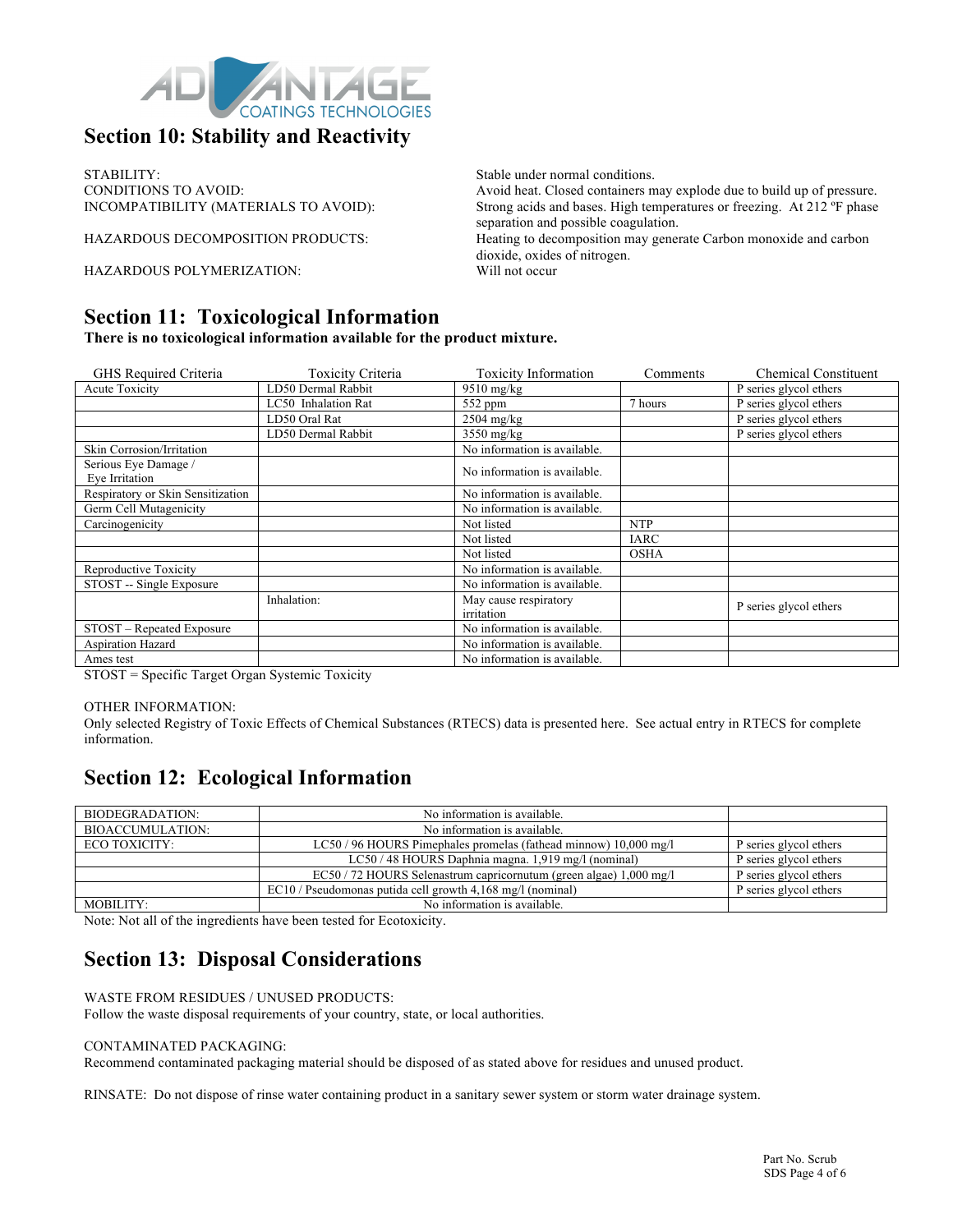

#### **Section 14: Transport Information**

| <b>DOT TRANSPORT:</b><br>ADR = International Carriage of Dangerous Goods by Road |                  | Not Regulated<br>Not Regulated |
|----------------------------------------------------------------------------------|------------------|--------------------------------|
|                                                                                  |                  |                                |
| <b>SEA TRANSPORT:</b>                                                            | <b>IMDG</b>      | Not Regulated                  |
| <b>AIR TRANSPORT:</b>                                                            | <b>JATA/ICAO</b> | Not Regulated                  |

### **Section 15: Regulatory Information**

#### **TOXIC SUBSTANCES CONTROL ACT (TSCA) STATUS:**

#### **This product is in compliance with rules, regulations, and orders of TSCA. All components are listed on the TSCA Inventory.**

SUPERFUND AMENDMENTS AND REAUTHORIZATION ACT OF 1986 (SARA) TITLE III SECTION 313 SUPPLIER NOTIFICATION:

This regulation requires submission of annual reports of toxic chemical(s) that appear in section 313 of the Emergency Planning and Community Right To Know Act of 1986 and 40 CFR 372. This information must be included in all MSDS's that are copied and distributed for the material.

The Section 313 toxic chemicals contained in this product are: None

#### CALIFORNIA PROPOSITION 65:

This regulation requires a warning for California Proposition 65 chemical(s) under the statute. The California proposition 65 chemical(s) contained in this product are: Dioxane, Ethylene oxide, Acetaldehyde.

#### STATE RIGHT-TO-KNOW TOXIC SUBSTANCE OR HAZARDOUS SUBSTANCE LIST:

| Florida Toxic Substance(s):               | Not listed             |
|-------------------------------------------|------------------------|
| Massachusetts's hazardous substance(s):   | P series glycol ethers |
| Pennsylvania hazardous substance code(s): | P series glycol ethers |
| New Jersey                                | P series glycol ethers |
| Illinois                                  | Not listed             |
| Michigan                                  | Not listed             |
|                                           |                        |

#### CANADA:

This MSDS/SDS will be non-compliant 3 years after the issue date. This MSDS contains all of the information required by the Controlled Products Regulations (CPR).

#### WHMIS-INFORMATION:

This product has been classified in accordance with the hazard criteria of the Controlled Products Regulations (CPR), SOR/88-66, Current to February 20, 2012. The classes of controlled products listed in the CPR, Section 32, Part IV, have been reviewed and based on Professional Judgment this product has been determined to not be WHMIS controlled.

#### EUROPEAN UNION:

This product has been reviewed for compliance with the following European Community Directives: REACH 1907/2006; Regulation (EC) No 1272/2008 on classification, labeling, and packaging (CLP) of substances and mixtures. None of the chemicals used in this product are on the EU's REACH SVHC (Substances of Very High Concern) chemicals list (as of June 16, 2014).

#### **Section 16: Other Information**

European Community Hazards Identification:

| R:                | None |
|-------------------|------|
| S:                | None |
| Danger Symbol(s): | None |